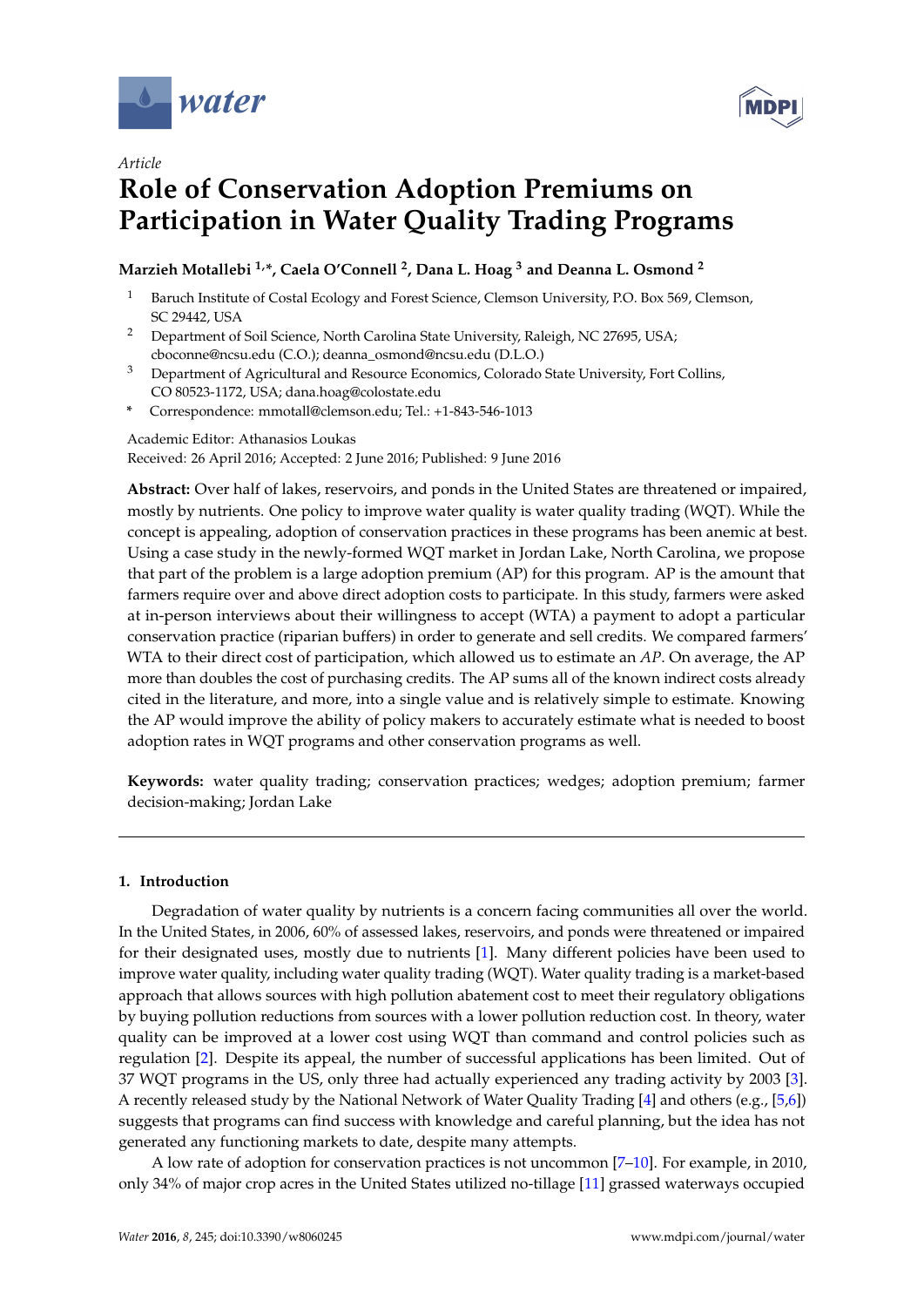22.5%, terraces 14.9%, and contour or strip copping was utilized on just 9.1% of major crop acreage. When developing programs, policy makers rely on adoption cost estimates to implement successful programs, but these estimates may be very different than what farmers themselves require to adopt practices [\[12\]](#page-10-9). Direct costs are straightforward to estimate and generally include implementation, maintenance, and opportunity costs for lost production. However, several studies have pointed out that farmers also have to consider transaction costs such as legal costs [\[13\]](#page-10-10), and risk and uncertainty [\[2](#page-10-1)[,14\]](#page-10-11), for example, which are indirectly related to these direct costs but nevertheless very real. In addition, there may be other costs on top of these that have not yet been formally explored in the literature, which explains why programs that offer to just offset direct costs often fail to generate the desired results.

A growing number of studies have looked specifically at why WQT programs have failed to thrive and have identified several indirect costs, or hurdles to implementation [\[1](#page-10-0)[,3,](#page-10-2)[6,](#page-10-5)[15](#page-10-12)[–19\]](#page-11-0). Measuring the cost of these hurdles falls on a spectrum from relatively easy, such as direct costs, to difficult, including the impact of a trading ratio, and transaction costs, or baseline requirement, to nearly impossible (e.g., complete distrust of government). Perhaps the three most discussed indirect costs are transaction costs [\[13](#page-10-10)[,19\]](#page-11-0), trust [\[20–](#page-11-1)[22\]](#page-11-2), and risk and uncertainty [\[2\]](#page-10-1). For example, new trading rules and regulations create uncertainties for the WQT participants, leading producers, and their trading partners, to lack trust in the system or the participants [\[6,](#page-10-5)[23,](#page-11-3)[24\]](#page-11-4). Feather and Amacher showed that uncertain farm profit and uncertain environmental impacts affect adoption [\[25\]](#page-11-5), but adoption increased when producers became more informed about a practice. Although both risk and trust are important, informing producers about practices in order to reduce their perceived risk, and to increase trust, was more important than actually reducing risk.

All indirect costs increase a farmer's need to ask for more financial assistance, or for an adoption premium (AP), to cover their costs to participate in WQT programs, or any other conservation program for that matter. Failure to recognize and account for this premium will lead policy makers to underestimate the cost of farmers' participation. If APs are large, it could help explain low adoption rates in most conservation programs. It could also help explain the nature of why some conservation practices are adopted more readily than others—some practices are more risky than others, for example. This study imputes the existence and impact of an AP on participation and adoption of conservation practices in an emerging WQT program in Jordan Lake, North Carolina. Our purpose is to compute the size and nature of indirect costs relative to direct costs in our case study, and infer whether this could explain why so many programs that offer financial incentives for adoption have failed to generate as much interest as intended. We show that the AP in our example more than doubles the cost of purchasing credits. Estimating the AP is simplistic compared to individually measuring all indirect costs, such as transactions costs and risk (as illustrated in [\[26\]](#page-11-6)), but carries the advantage that it is relatively simple to estimate and that it includes all indirect costs, including many that could not be measured individually, like a distaste for cooperating with outsiders. We estimate that transactions cost only accounts for about 10% of the AP in our case study, leaving 90% to risk and other unobserved issues. While it is ultimately important to identify and disentangle all of the individual indirect costs in the AP, policy makers may find it more cost effective to estimate the AP directly so they know what has to be offered for higher adoption rates.

#### **2. Materials and Methods**

#### *2.1. Case Study Background*

In 2011, the North Carolina Department of Environmental Quality (NCDEQ) approved the implementation of a WQT program for Jordan Lake, North Carolina to control excess total nitrogen (TN) and total phosphorus (TP) loads responsible for the lake's eutrophication. Per program rules [\[27\]](#page-11-7), farmers participating in the WQT program can either install riparian buffer zones (conservation practice) to generate credits or allow mitigation bankers to purchase the rights to develop riparian buffer zones on non-buffered land adjacent to streams and sell them to developers. These credits can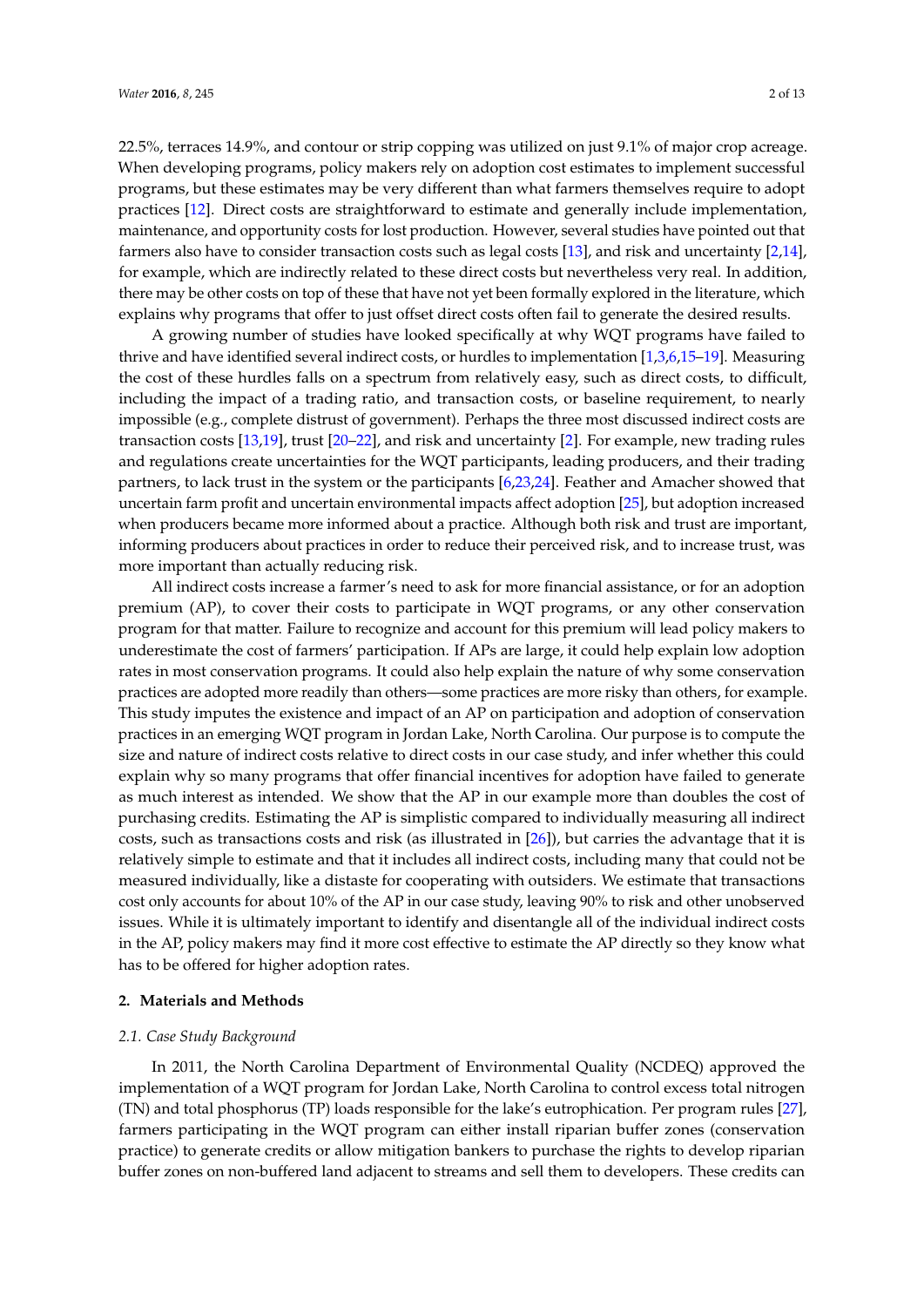be sold to new urban developers to meet their required pollution reduction. The total cost to purchase a credit includes direct costs and trading costs; trading costs are the indirect costs of participating in this new program as perceived by the farmer. We measured farmers' total direct plus indirect costs of participating in this program by surveying farmers about their willingness to accept (WTA) a payment to adopt a conservation practice. The direct costs of installing riparian buffer zones were specified to farmers during the survey process. The AP is therefore any difference between farmers' WTA and their direct costs. It includes any willingness of a farmer to share the cost of adoption and therefore can be positive or negative. A positive premium indicates that additional incentives are required over and above direct cost in order to induce conservation, and a negative premium indicates that farmers do not require full compensation even for direct costs.

Interviews were conducted with 90 farmers located in the Jordan Lake watershed between July 2012 and April 2013. Farmers were recruited using mailers, emails, and snowball sampling [\[28](#page-11-8)[,29\]](#page-11-9). Multiple distinct contacts were made across a variety of venues, then snowballed, to assure an adequate representation of different agricultural sectors in the watershed (such as row crops, livestock, orchards, vegetables, and community-supported agriculture [CSA] farmers). The interviews were semi-structured, where the researcher follows a set of predetermined questions, while pursuing more information on specific answers as the farmers give them, in a conversational style [\[30](#page-11-10)[,31\]](#page-11-11). The interviewer asked questions about the farm history, demographics, farm management, conservation practices, and the new WQT program in the watershed. After describing the parameters of North Carolina's new program and the options for creating and selling credits, study participants were asked about their willingness to participate in the WQT program. In order to ensure that all farmers were working from the same information, they were given a written statement describing the WQT program for the Jordan Lake watershed and the interviewer read the statement aloud. Next, farmers were asked if they had any clarifying questions about the WQT program. The statement and handout were developed in consultation with the local agency responsible for implementing the WQT program, the North Carolina Department of Environment and Natural Resources, Division of Water Resources. This handout clarified that the farmers' nutrient credits would be allocated away from agriculture and towards the urban development community based on the amount of their water pollution reduction after installing riparian buffers adjacent to the streams on their farms. Once farmers indicated that they understood the description, they were asked questions related to specifics of the WQT program.

This segment of the interviews used two layers of questions. First, farmers were introduced to the WQT program, and then asked: "*Would you allow developers to buy nutrient credits from you?*" Second, farmers were provided with more detailed information about the conservation practice of riparian buffers and how much it was expected to cost (the direct cost). The interviewees were told that they would be able to sell credits based on installing a riparian buffer zone at least 15.24 m (50 ft) wide from either side of a creek or stream on their farm. If farmers were willing to consider installing this type of conservation practice, they were asked about their minimum WTA a payment. In order to disaggregate the farmers' direct and indirect costs, the cost of riparian buffer installation (e.g., stated installation cost) was provided as described below:

*"Experience shows that it would cost about \$450 OR* \$2,200 *(including fencing) per ac (\$1,110 OR \$5,400 (including fencing) per ha) to install permanent riparian buffers along streams. Given that developers could pay for part, all or more than your costs with the water quality trading, how much would be your willingness to accept to install riparian buffers? \_\_\_\_\_\_\$/ac."*

We did not include opportunity and maintenance costs in the statement because we could compute them easily ourselves in order to assure some consistency across farms in prices, yields, and costs.

The contingent valuation method (CVM) was used to determine farmers' WTA for participating in this program. The CVM is based on a questionnaire that includes responses to hypothetical questions respecting the value that people put on environmental goods when actual market data is lacking [\[32\]](#page-11-12). The most common question asked in CVM is the maximum amount that people would be willing to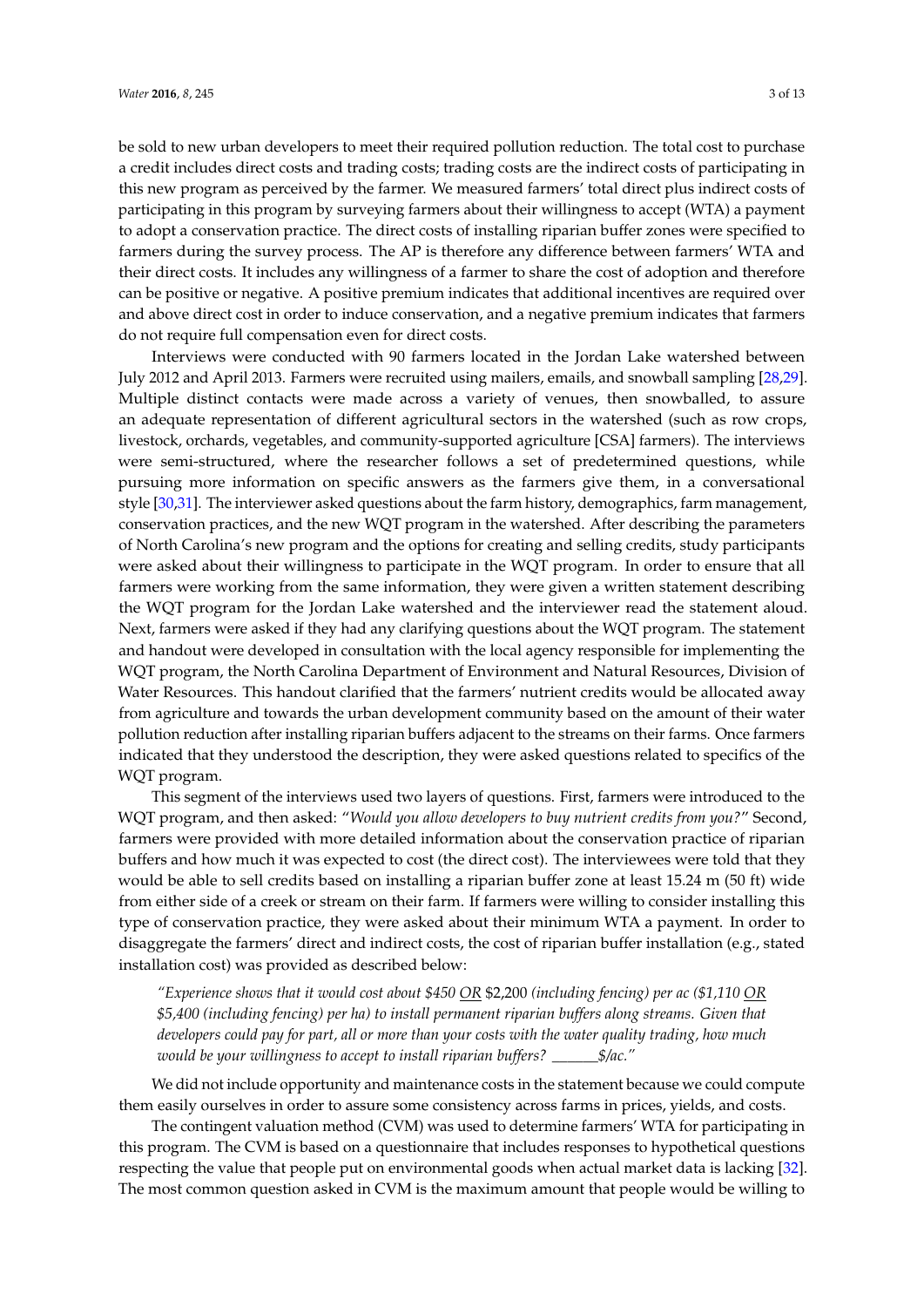pay (WTP) or minimum amount that they would be willing to accept (WTA) for a specific change to occur [\[33–](#page-11-13)[35\]](#page-11-14). Buckley *et al.* write that "Dupraz *et al.* [\[36\]](#page-11-15) found that CVM is a reliable method to reveal the behaviors of farmers facing the invitation to participate in an agri-environmental scheme" [\[37\]](#page-11-16) (p. 6). This type of question is called open-ended, which yields a continuous variable because the respondent is open to say any amount that they are willing to.

Despite its popularity for valuing environmental amenities, CVM has been criticized for several limitations, such as information bias, non-response bias, and hypothetical bias [\[38–](#page-11-17)[42\]](#page-12-0). One concern with open-ended questions about WTA is that responses can be unrealistically high, as some respondents use their response to demonstrate their unwillingness to cooperate [\[43\]](#page-12-1). While this is a risk, we wanted to use a method that enables farmers to express a value that reflects their full AP, which might actually be very high. A common way to check whether bids are an unrealistic protest is to ask indirect questions. Fisher indicated that indirect questions can provide a better trace of a person's true feelings than direct questions in cases where someone feels social pressure to behave in a certain manner [\[44\]](#page-12-2). Therefore, we asked respondents the following indirect question:

*"After thinking it a little more, are you confident with your earlier answer that you would be willing to accept \$ X to install the permanent buffers?"*

After being asked this question, 92% of farmers maintained their original estimate of WTA. Of the 8% who changed their bids, only two farmers indicated that they would accept less than their original estimate. The remaining five participants increased their estimates to greater than cost, or unwilling to sell at any price. This increased our confidence that the bids represented a premium to adopt the practice, not a protest bid.

#### *2.2. Computing the Adoption Premium*

As shown in Figure [1,](#page-4-0) the general nature of supply-side indirect cost is to shift the supply curve inward, driving price up and quantity supplied down. An initial solution to supply and demand for credits, with no indirect costs, is found where  $S_1$  intersects demand. Transaction costs and other indirect costs act as a wedge that drives up costs by shifting supply inward, from  $S_1$  to  $S_2$ . Other indirect costs in the AP increase the size of the wedge, and shift supply even further inward, from  $S_2$  to  $S_3$ . The magnitude of these shifts is an empirical question, but it is one that we can estimate for the Jordan Lake program using the data we collected from our 90 in-person interviews and a detailed field-by-field analysis of available credits based on direct costs [\[26\]](#page-11-6). The AP will reduce the effectiveness of the Jordan Lake program, but is it large enough to keep the program from being successful?

When farmers report a minimum WTA as a payment to install a conservation practice, such as riparian buffers, it must cover total costs to implement the conservation practice (CP). Total costs (TC) include direct costs to the farmers, such as conservation practice installation cost ( $IC_{CP}$ ) and opportunity cost  $(OC_{CP})$ , plus indirect costs (e.g., trading costs) as follows:

$$
TC = installation cost (IC_{CP}) + Opportunity cost (OC_{CP}) + Trading cost
$$
 (1)

where trading cost is the sum of all indirect costs including transactions costs.

Trading costs can be derived from the premium that each producer requests (WTA) above direct costs, by rearranging Equation (1) to solve for trading cost. The AP is the trading cost, less any stewardship share that a farmer is willing to contribute. It sums costs mentioned in the literature, like transactions costs and risk, which could have been more directly and precisely estimated separately (e.g.,  $[14]$ ), plus a variety of issues that have not been measured or noted in the literature, like trust or unwillingness to cooperate with government. Per Jordan Lake rules, buffer zones must be 15.24 m (50 ft.) wide on each side of the field adjacent to the stream. Installation costs were estimated at \$1,110 per ha (\$450 per ac) for farms producing crops and \$5,400 per ha (\$2,200 per ac) for livestock farmers [\[45](#page-12-3)[,46\]](#page-12-4). The opportunity cost for livestock and crop farmers was assumed to equal the net revenue of the hay or crop lost where the conservation practices were installed. Yield and price data for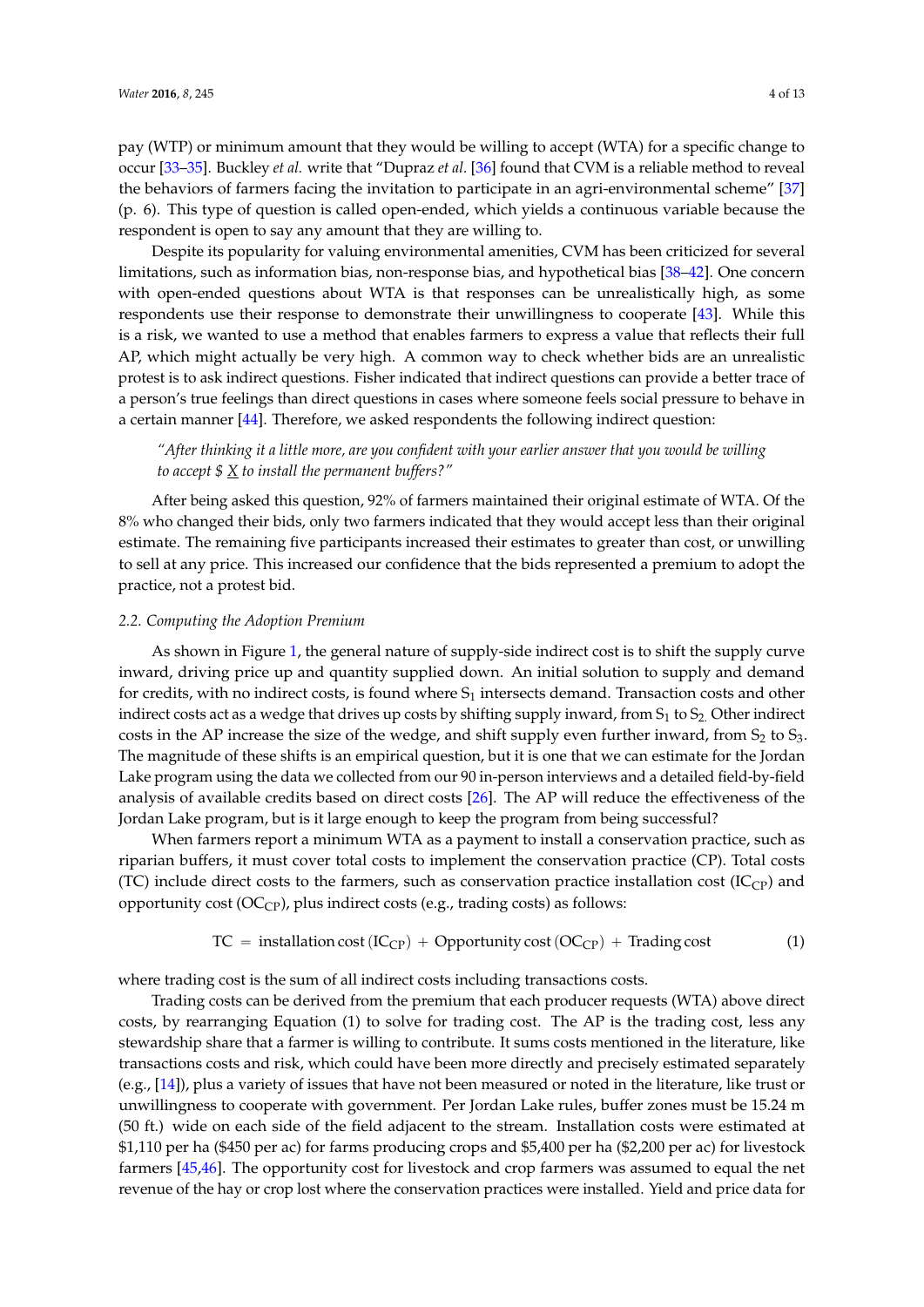<span id="page-4-0"></span>North Carolina crops and hay were obtained from the National Agricultural Statistics Service [\[47\]](#page-12-5); the costs of producing hay and crops were extracted from North Carolina State University and A&T State University Cooperative Extension [\[48\]](#page-12-6). A discount rate of 4.6% in perpetuity was used to annualize the investment costs [\[46\]](#page-12-4). *Water* **2016**, *8*, 245 5 of 13



**Figure 1.** Role of indirect cost on adoption premium in water quality trading market. **Figure 1.** Role of indirect cost on adoption premium in water quality trading market.

 $T_{\text{in}}$  Therefore, we approximate the studies of  $\epsilon$  and  $\epsilon$  is for  $\epsilon$  the studies. Estimated transaction costs for  $\epsilon$  and  $\epsilon$  for  $\epsilon$  is for  $\epsilon$ One limitation of our study is that transaction costs were not collected in the interviews. Therefore, we approximated them based on other existing studies. Estimated transaction costs for environmental markets or conservation programs range from 10% to 50% of the other costs for generating credits (e.g., [\[49\]](#page-12-7)). Fang *et al.* estimated a 35% transaction cost factor for a nutrient program in the Minnesota River Basin [\[13\]](#page-10-10). Moreover, the Chesapeake Bay Commission adopted a 38% **3. Results**  adjustment factor for calculating transaction cost [\[49\]](#page-12-7). We use a 35% adjustment factor, on top of direct costs, for transaction costs in this study.

# **3. Results**

#### to invest when that investment is irreversible, and the farmer is uncertain future returns will be *3.1. The Adoption Premium*

Many authors have measured certain indirect costs. For example*,* as a way of dealing with risk and uncertainty, Dixit and Pindyck proposed a complicated way to measure a farmer's option value to invest when that investment is irreversible, and the farmer is uncertain future returns will be known *who is going to maintain it*"*.* Many of the farmers were concerned about transaction costs too. For in the future by waiting [\[14\]](#page-10-11). This is supported by a farmer that told us*, "You want more than you have* in it because it's a permanent thing". Breetz et al. provide a long, detailed discussion about how farmers' willingness to participate in a WQT program has a strong social component and is highly affected by trust in program administrators [\[20\]](#page-11-1). One farmer told us, "I don't trust the bureaucracy of who is going to *they pay you, they think they own it*" and that government intervention "*distorts the economy and ends up*  maintain it". Many of the farmers were concerned about transaction costs too. For example, one farmer said, "Then when I started talking to them, he was like I got my lawyers. Everything out of them was lawyers this and lawyer that". However, we believe that the AP is bigger than what can be explained by risk and uncertainty, trust or transaction costs. For example, some expressed concerns about government, "No. *farmers, dairymen to control the waste when these big towns and big cities are dumping waste in the River. I*  I didn't want the government involved telling me what to do", "Once they pay you, they think they own it" and that government intervention "distorts the economy and ends up not being particularly helpful". Others had concerns about the aesthetic values, "*I don't think it would look very nice. It would be grow'd up."* Likewise, while some were concerned about the environment, "*I want us all to be doing the right thing and not for money, but because it is the right thing to do for the environment*", others felt that it might be someone else's responsibility, "*I don't see how they can ask farmers, dairymen to control the waste when these big towns and big cities are dumping waste in the River. I think you're wasting your time*". Farmers expressed many reasons that are probably not worth the cost and effort to estimate individually, but collectively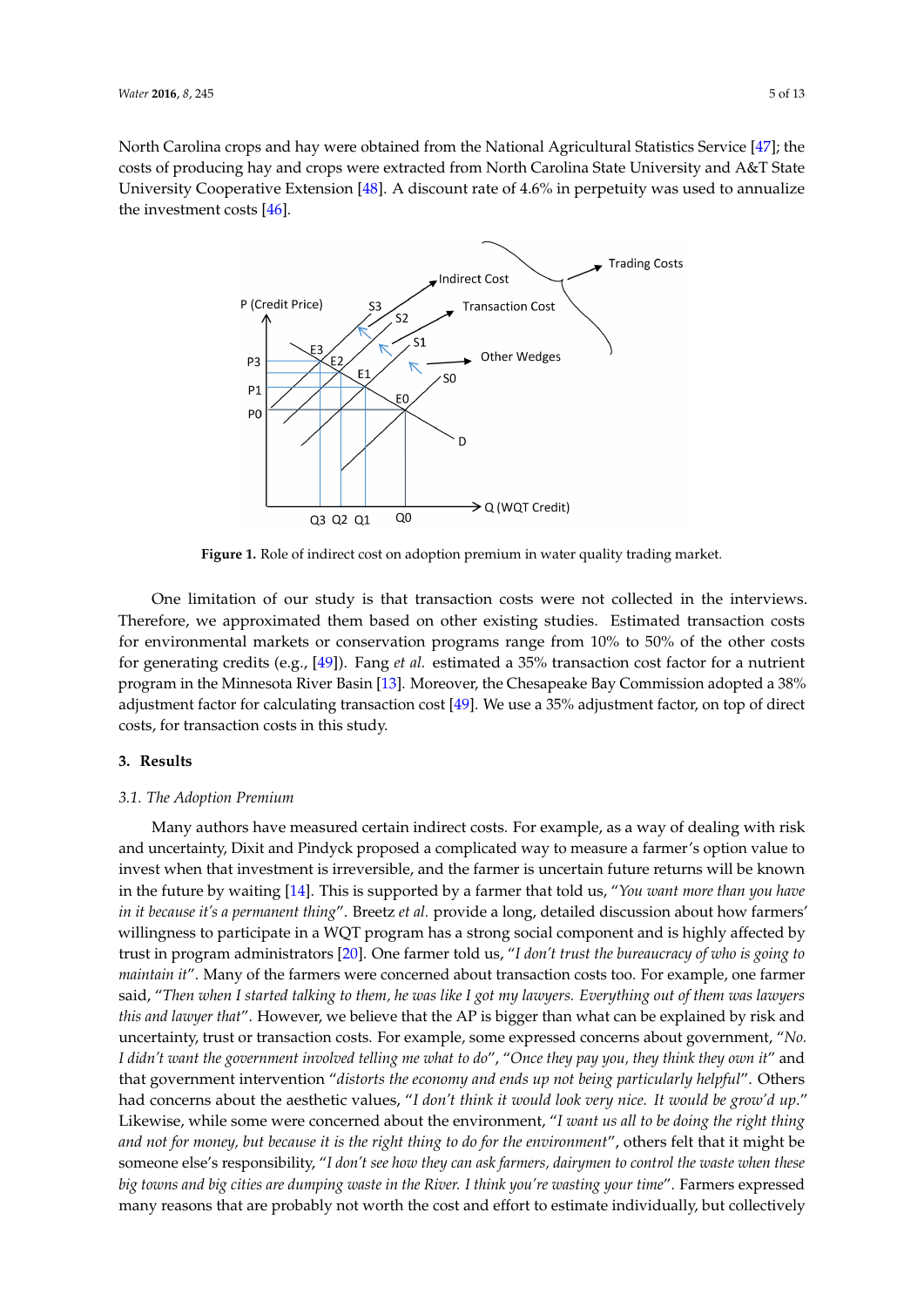they can have the effect of inflating the AP. Therefore, we estimate the total AP directly as a useful tool for policy makers to increase conservation practice adoption.

#### *3.2. Profile of Farmers in the Jordan Lake Study*

Farmers who participated in the study were older, reporting an average age of 56.6, with only 12% indicating that they were 39 years or younger. Notably, most (70%) had lived in their community for the entirety of their lives. Of farmers who had settled more recently, only 8% had lived in the community for less than 20 years. These aging, long-term residents of the Jordan Lake watershed were primarily full-time farmers (89%), working farms with an average size of 153 ha (377 acres). All farmers had adopted some type of conservation practices, including no-till, riparian buffers, exclusion fencing, and grass waterways. Relatedly, 79% of research participants reported participating in subsidy programs to assist with the adoption of conservation practices on their farms.

#### *3.3. The Role of Information*

Before providing participants of the survey with the riparian buffer installation cost, just 27% of farmers said they were willing to consider adopting conservation methods in order to sell credits. However, when provided with additional information about the practice and program parameters, and asked to estimate how much they would charge *if* they participated in the program, just as predicted by by Feather and Amacher, willingness to entertain adoption for credit sales rose to about 93% [\[25\]](#page-11-5) (Table [1\)](#page-5-0). The remaining 7% still declined to offer an estimate, instead reiterating that they would not participate under any circumstance. These results bolster our proposition that farmers might be adding a large AP to participate in programs that they do not trust, and that providing information can increase trust.

| <b>Before Stated Installation Cost</b> |           |         | <b>After Stated Installation Cost</b> |           |         |
|----------------------------------------|-----------|---------|---------------------------------------|-----------|---------|
| Answer                                 | Frequency | Percent | Answer                                | Frequency | Percent |
| Yes                                    | 24        | 27      | Yes                                   | 84        | 93      |
| No                                     | 25        | 28      | No                                    | 5         | 6       |
| Maybe                                  | 39        | 43      | Maybe                                 |           |         |
| No Answer                              |           | 2       | No Answer                             |           |         |
| Sum                                    | 90        | 100     | <b>Sum</b>                            | 90        | 100     |

<span id="page-5-0"></span>**Table 1.** Farmers' willingness to entertain adoption estimates for water quality trading program before and after stated conservation practice installation cost.

A Probit model was used to formally test whether familiarizing farmers with information about the costs to install practices did indeed increase participation. The data were pooled to create the dummy variable,  $0 =$  no stated installation cost, and  $1 =$  stated installation cost. The log likelihood of the fitted model is  $-68.78$ , and the Log Ratio Chi-Square was 20.5, with a  $p$  value of 0.0, indicating that our model as a whole is statistically significant (Table [2\)](#page-6-0). Four variables affected acceptance of the Jordan Lake WQT program: years of residency, education, agree upon installing buffers with trees (yes = 1, otherwise = 0), and stated installation cost (e.g., dummy variable,  $0 =$  no stated installation cost, and  $1 =$  stated installation cost). As shown in Table [2,](#page-6-0) a significant coefficient for stated installation cost indicates that specifying the installation cost plays a notable role in reducing farmers' unfamiliarity with participating in this program. That is, farmers are unfamiliar with the costs and risks of participating in a WQT program, so providing some sort of information increased their willingness to participate. Higher levels of education also had a significant positive role. Farmers' willingness to put in a permanent buffer with trees, which allows them to sell nutrient credits to developers, also had a positive effect on willingness to accept. Length of residency in their community had a significant, negative influence on program acceptance, with long-term residence lowering participants' likelihood to participate in the WQT program. Finally, if farmers had experienced a failure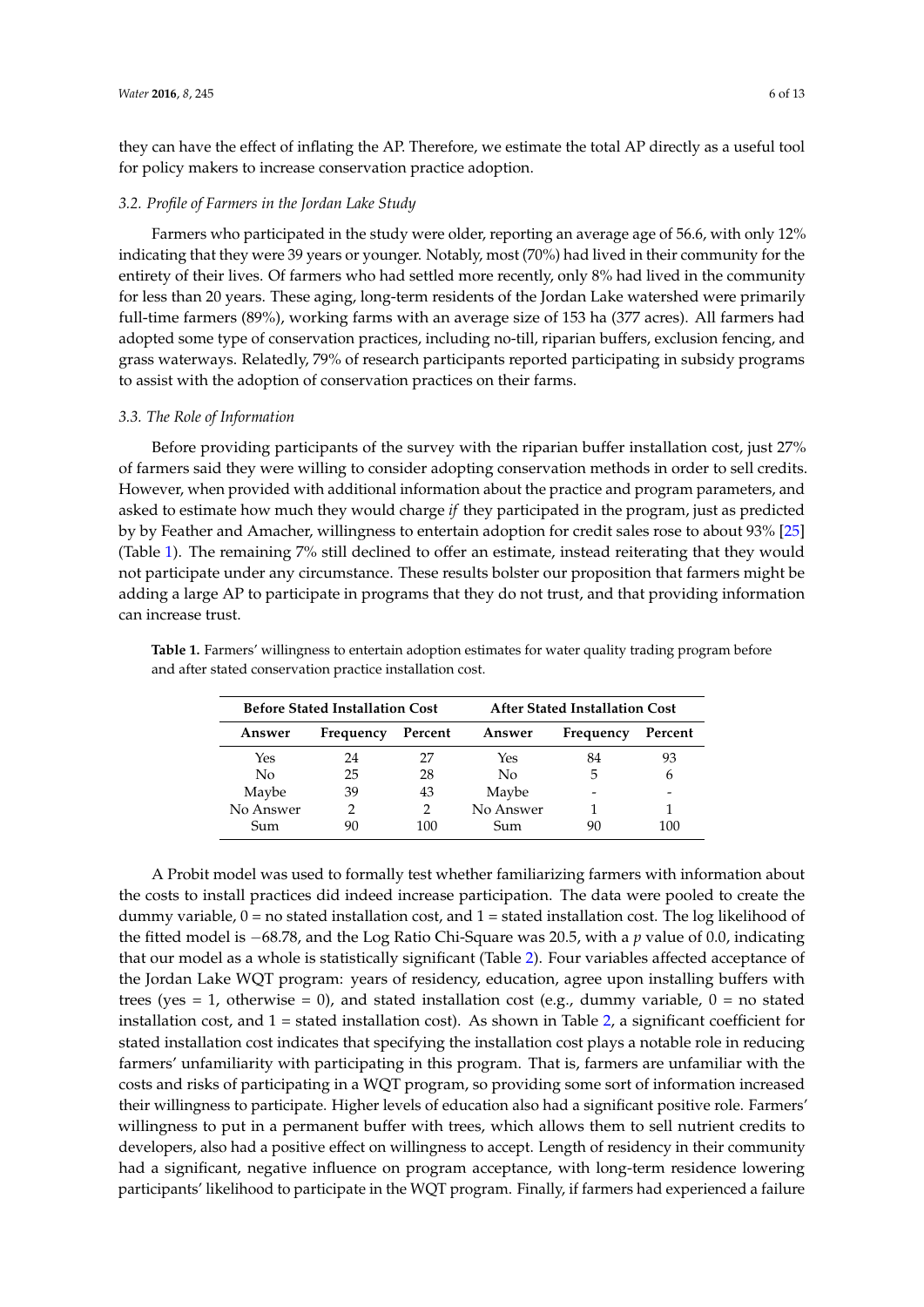connected to prior implementation of conservation practices, it had a negative, yet insignificant, impact on their willingness to participate in the WQT program.

| Variable                                  | Coefficient | Std. Error        | $t$ -Test |
|-------------------------------------------|-------------|-------------------|-----------|
| Constant                                  | $-1.17$     | 0.805             | $-1.46$   |
| Years of Residency                        | $-0.017$    | 0.008             | $-2.12**$ |
| Education                                 | 0.27        | 0.14              | $1.96*$   |
| Type of Buffer                            | 0.37        | 0.16              | $2.37**$  |
| Size of Farm                              | $-0.00042$  | 0.0004            | $-1.05$   |
| Experience                                | $-0.089$    | 0.26              | $-0.34$   |
| Stated Installation Cost (dummy variable) | 2.083       | 0.26              | $8.12**$  |
| Pseudo $R^2$                              | 0.4         | LR Chi-Square     | 20.5      |
| Log Likelihood                            | $-68.78$    | Prob > Chi-Square | 0.000     |

<span id="page-6-0"></span>**Table 2.** The role of offering a monetary payment on participation in the water quality trading program in Jordan Lake, North Carolina.

Notes: \*\* Statistical signifficance at the 1% level; \* Statistical significance at the 5% level.

# *3.4. Trading Cost*

Initial participation costs for this program are greater for livestock farmers (e.g., \$5,400 per ha (\$2,200 per ac) including fencing) than for crop farmers (e.g., \$1,110 per ha (\$450 per ac)). Therefore, WTA was normalized by the buffer installation and opportunity cost so that livestock and crop farmers could be compared. While some farmers had both livestock and crops, the conservation practice was dictated by whether livestock would be present. Table [3](#page-6-1) shows the normalized farmer's rates of WTA compared to the expected cost to adopt. Because they are normalized, the rate for a crop farmer who is willing to accept \$1,110 per ha (\$450 per ac) is directly comparable to a livestock farmer who is willing to accept \$5,400 per ha (\$2,200 per ac). Recalling that the AP includes the trading cost, net of any stewardship contribution from a farmer, any positive premium would require that farmers be compensated over and above direct costs in order to adopt conservation practices. Only two farmers would be willing to accept less than the cost of installation while thirteen would accept payment equal to the direct cost to install their conservation practice. The vast majority of farmers (83%) were only willing to accept more than the direct cost. Of these farmers, nearly half would ask more than twice the cost, about one third would ask for more than three times the direct cost, and almost 3 percent would ask more than 10 times their installation costs. Farmers' WTA is notably higher than their conservation practice direct costs, which indicates that trading costs are high.

| Rate      | Frequency      | Percentage     |  |
|-----------|----------------|----------------|--|
| $0 - 1$   | 24             | 29             |  |
| 1         | $\overline{2}$ | $\overline{2}$ |  |
| $1 - 2$   | 19             | 23             |  |
| $2 - 3$   | 15             | 18             |  |
| $3 - 4$   | 3              | 4              |  |
| $4 - 5$   | 5              | 6              |  |
| $5 - 6$   | 3              | 4              |  |
| $6 - 7$   | 4              | 5              |  |
| $7 - 8$   | $\overline{2}$ | $\overline{2}$ |  |
| $8 - 9$   | $\overline{2}$ | $\overline{2}$ |  |
| $9 - 10$  | $\overline{2}$ | $\overline{2}$ |  |
| $10 - 11$ | 1              | 1              |  |
| 20<       | 2              | 2              |  |

<span id="page-6-1"></span>**Table 3.** Normalized frequency and percentage of Jordan Lake farmers' willingness to trade (WTA—willingness to accept /installation and opportunity cost).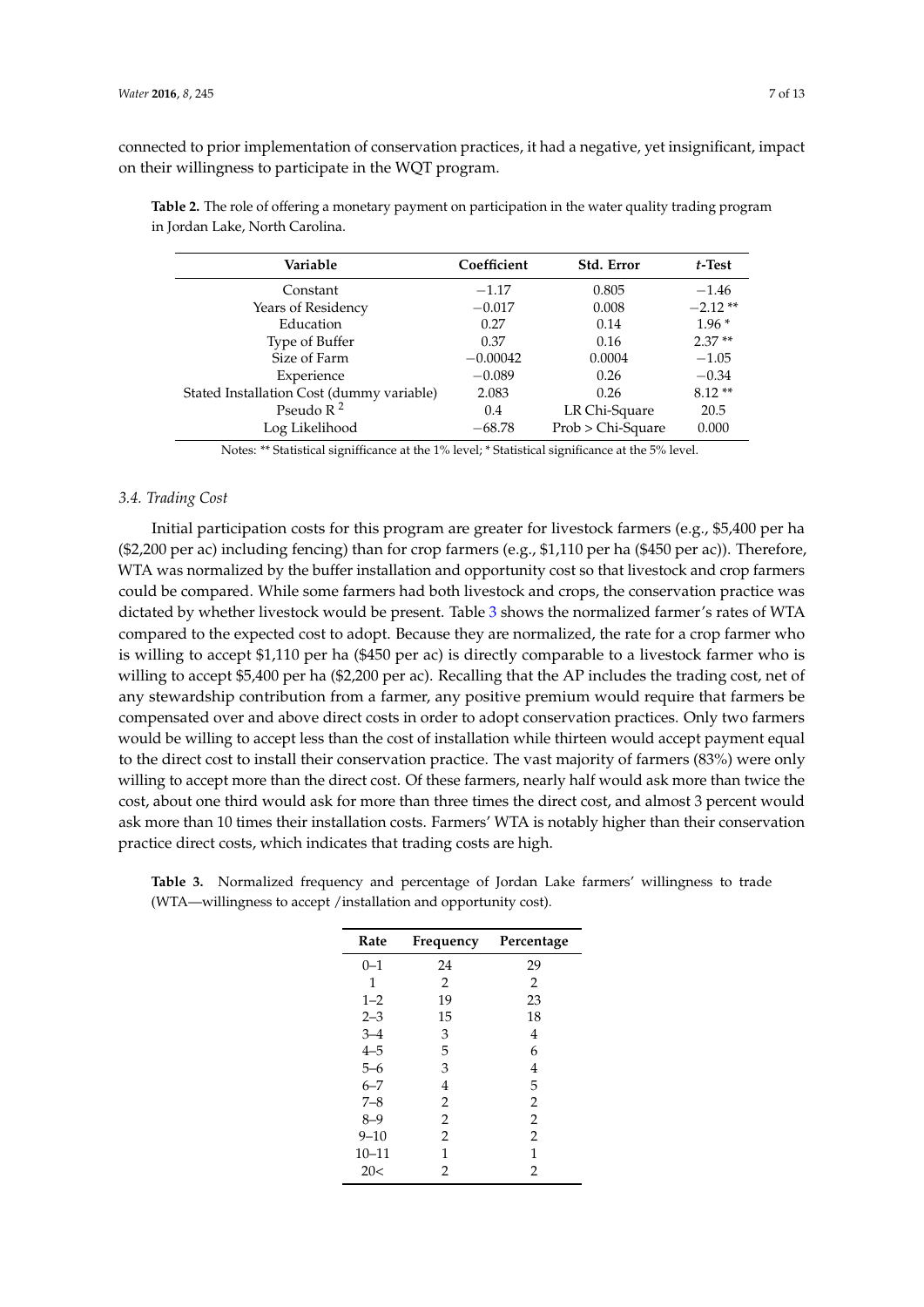We next estimated supply and demand for credits, with and without the AP, in order to determine the overall impact of the AP on the WQT program in the Jordan Lake watershed. We first estimated a supply function (shown as  $S_1$  in Figure [1\)](#page-4-0) for the Jordan Lake watershed based on farmers' direct costs of participating in the WQT program. Then, we estimated a demand function (shown as D in Figure [1\)](#page-4-0) by computing urban developers' cost to install stormwater control measures; demand for credits occurs where urban developers break even by upgrading their own systems or buying credits (See [\[50\]](#page-12-8) for details).

We expected some farmers would ask for exorbitant prices; some asked for as much as 20 times the direct costs. There is no perfect way to know when a farmer is making a protest bid. However, Motallebi showed that a farmer who required ten or more times the direct cost for installing a conservation practice would find no demand from an urban developer because, above that price, developers will control nutrients on site instead of seeking to buy credits [\[50\]](#page-12-8). Therefore, we excluded farmers asking more than ten times the marginal cost (MC) of participating in the WQT program from our estimate of WTA. Before normalization, the average WTA for farmers in Jordan Lake watershed, shown in Table [4,](#page-7-0) was \$28,858 per ha (\$11,757 per ac) for livestock farmers and \$12,920 per ha (\$5,264 per ac) for crop farmers. We derived the adoption premium by subtracting direct costs from the farmer's WTA. The average premium for crop farmers is about \$9,190 per ha (\$3,744 per ac), or about 2.5 times more than their conservation practice installation and opportunity costs. The average premium for livestock farmers is about \$20,802 per ha (\$8,475 per ac), or about 2.6 times more than their conservation practice installation and opportunity costs. If we assume that 35% of the calculated trading cost belongs to the transaction cost [\[13\]](#page-10-10), the remaining AP for crop and livestock farmers would be \$18,912 and \$8,802 per ha (\$7,705 and \$3,586 per ac), respectively, or 2.4 times direct costs for both land use types. Therefore, the AP more than doubled the cost of providing credits, even after netting out the willingness of farmers to help pay for conservation. Furthermore, transactions costs likely accounted for only about 10% of the AP, implying that the indirect costs that are more difficult to measure might be substantial.

<span id="page-7-0"></span>

| Livestock Farming *                |                                   |                          |                                   |                              |  |  |
|------------------------------------|-----------------------------------|--------------------------|-----------------------------------|------------------------------|--|--|
| WTA(\$)                            | Trading Cost (\$)                 | <b>Trading Cost Rate</b> | <b>Adoption Premium (\$)</b>      | <b>Adoption Premium Rate</b> |  |  |
| 28,858 per ha<br>$(11,757$ per ac) | 20,802 per ha<br>$(8,475$ per ac) | 2.59                     | 18,912 per ha<br>$(7,705$ per ac) | 2.35                         |  |  |
| Crop Farming **                    |                                   |                          |                                   |                              |  |  |
| WTA(\$)                            | Trading Cost (\$)                 | <b>Trading Cost Rate</b> | <b>Adoption Premium (\$)</b>      | <b>Adoption Premium Rate</b> |  |  |
| 12,920 per ha<br>$(5,264)$ per ac) | 9,190 per ha<br>$(3,744$ per ac)  | 2.46                     | 8,802 per ha<br>(3,586 per ac)    | 2.36                         |  |  |

**Table 4.** Rate and amount of willingness to accept, trading cost, and adoption premium.

Notes: \* Conservation practice installation cost is \$5,400 per ha (\$2,200 per ac) including fencing; \*\* Conservation practice installation cost is \$1,100 per ha (\$450 per ac).

# **4. Farmer's Willingness to Bear Some Costs**

Based on the interviews, we were intrigued about why farmers ask for a WTA that differs from the direct cost of conservation practices. Is it just a financial matter or do they lean toward a less precise rationale, such as the role of land stewardship? While asking about the specific rationale as to how farmers determine value was not the focus of the survey, we were able to get some information about that rationale through indirect questions. We asked an indirect question about farmers' perceptions concerning why they thought other farmers might choose a different WTA from their own choice [\[51\]](#page-12-9). Most of the farmers in this study indicated a higher WTA than the conservation practice installation cost (positive AP); accordingly they were asked:

*"In your opinion, why would other farmers be willing to accept less than the cost of installation (for the conservation practice)?"*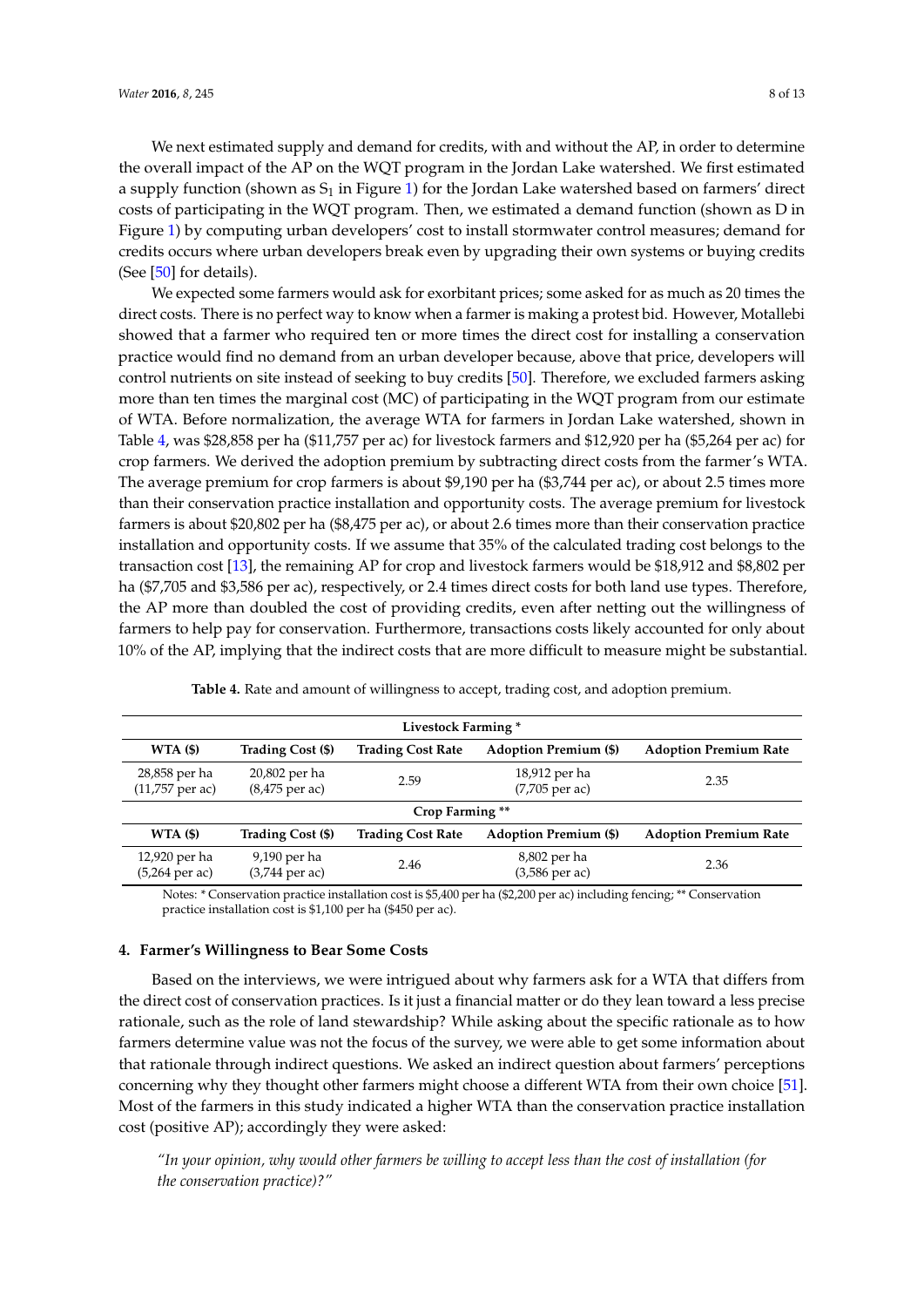Many farmers were skeptical that their peers would actually be WTA less, saying things like, "*I don't know those people. They don't exist around here.*" Following the disbelief that fellow farmers would accept a partial payment, the most common suggestions for why another farmer would accept less than the installation costs were attributed to individual beliefs about social responsibility and environmental stewardship. Another frequent refrain speculated that such farmers were not true farmers or were not fully aware of the true costs to participate. As one farmer explained, "*I can see persons who own farmland and they are physically separated from it. It gives them some assurance that there is activity going on the farm. They could be in Chicago or LA or some other location and it just gives them, it lets them know that they've got-that they have a reliable plan of action in place and [are] not dependent on the farm for any type of revenue*." Another respondent reasoned, "*Probably an elderly person that don't farm anymore and planning to sell the land and no one to give it to."* Some answers suggested that farmers WTA less might have already implemented similar conservation practices on their farm and recognized a personal value more similar to cost-share scenarios, "*If you are going to do it anyhow for another reason, then that helps share the cost. That would be the only reason I can think of.*" Other reasons offered included: perceived wealth, and consequently, no need for income from conservation practices; substantial financial support from children or off-farm jobs; and that they may be tired of farming and prefer to sell their farm or put their acreage in alternative programs.

In our study, a minority of farmers indicated their WTA as equal to or lower than the cost of the conservation practice installation. These farmers were offering to shoulder some of the costs of conservation, essentially creating a stewardship discount (as opposed to an AP). Accordingly, they were asked:

# *"In your opinion, why would other farmers need to accept more than their cost of conservation practice installation?"*

For these farmers, their responses indicated that they were self-aware that their choice would not be replicated by many of their peers and they expected the average farmer to require more, whether driven by profit "*Well, they are greedy*", or good business, "*The average farmer these days is in it in a big way and is a good businessman and manages it and isn't going to let anybody get ahead of them to well on something like that. They are going to get what they think it is worth.*" Others suggested that the high payment requirements came from issues surrounding property rights and the WQT program design saying it was, "*possibly because it's [the conservation practice] a permanent fixture*". Other issues raised included: land tenure, with farmers pointing out that many people rent a good portion of the land that they are farming, and consequently, agreements to sell credits would include the farmer and the landlord, leading to the need for profit as a motivator to make such complex agreements happen; that the buyers of credits were developers; and farmers protecting themselves from the perception that they might be taken advantage of in the sale of credits.

# **5. Conclusions**

Many conservation programs seem attractive on paper, but the success of these programs depends on a large set of complicated, real-world factors that affect the acceptability of the program by the involved parties. One way that the effectiveness of conservation programs has been marginalized is high indirect costs on top of the direct costs to adopt a conservation practice. We call these indirect costs an AP since they represent the financial equivalent to compensate someone enough so that they would be willing to adopt a practice. The AP is net of any discount offered by farmers that want to share adoption costs, and therefore can be positive, negative, or zero. Although several studies have looked at indirect costs of one type or another, no study, to our knowledge, has looked at the total magnitude of these costs compared to direct costs, which are relatively easier to identify and measure. It would be possible, for example, to conclude that offering to cover transaction costs would mitigate a farmer's unwillingness to adopt a conservation practice, when this might not be true because transactions costs are only a small part of the AP. Therefore, we examined the magnitude of an AP in the Jordan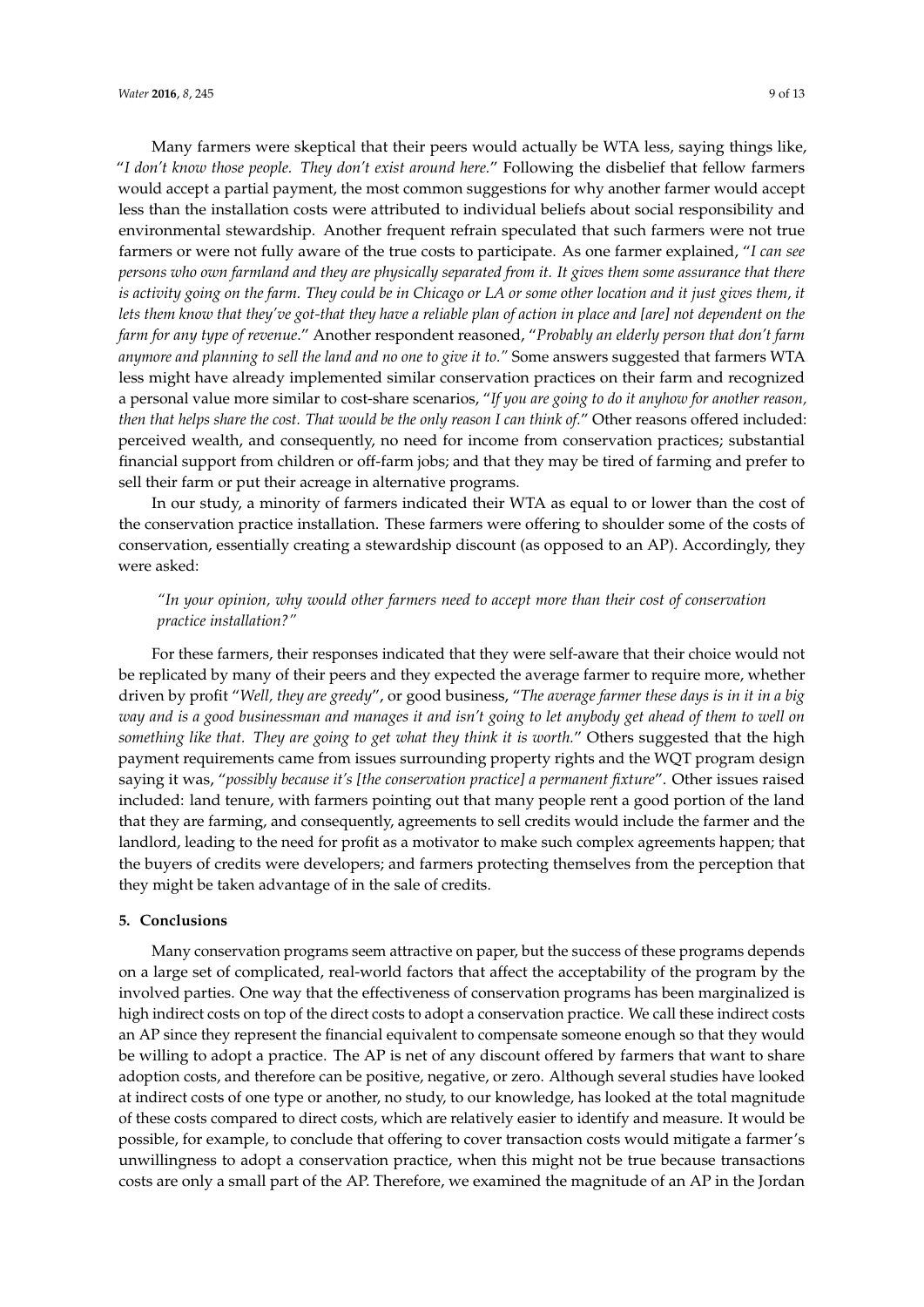Lake WQT program. The results show that farmers' average WTA for participating in this program is \$28,858 and \$12,920 per ha (\$11,757 and \$5,264 per ac) for livestock and crop producers, respectively. The AP more than doubles the cost of participation for most farmers.

Three commonly cited indirect costs are transactions costs, risk and uncertainty, and trust. One limitation of this study, and research should be undertaken on this in future studies, is that we did not estimate the individual indirect components of the AP that could be estimated as a way of validating and comparing the AP to what has already been published about indirect costs. While we could not estimate the value of other indirect costs, it is likely that the high AP in Jordan Lake, NC, also includes other indirect costs, such as a lack of trust between the involved parties (e.g., credit sellers, credit buyers, regulators, and program facilitators). Using estimates from other studies, we found that only 10% of the premium could be explained just by transaction costs. Knowing something about the nature of these costs could help reduce the AP. For example, building trust makes information more believable to farmers and reduces the risk that farmers may perceive in participating in the trading scheme [\[22\]](#page-11-2). Lack of trust is a temporary issue and can be reduced or eliminated by policy makers if they start building a link between the involved parties before implementing the targeted policy. Jones *et al.* determined that "reputations have economic consequences" and "it reduces the uncertainty by providing information about the reliability and goodwill of others" [\[52\]](#page-12-10) (pp. 932–933). Farmers that we surveyed also mentioned risk. Perceived financial risks are often interconnected [\[53\]](#page-12-11) with other forms of risk, such as the risk to autonomy [\[54\]](#page-12-12), and have been shown to prevent or limit adoption or participation for farmers. Ethical risks, both personal and institutional, can also impede participation among farmers [\[55\]](#page-12-13). Correspondingly, perceived risks are more likely to be undertaken when the risk can be demonstrably mediated or if potential benefits are perceived to outweigh them [\[51,](#page-12-9)[56,](#page-12-14)[57\]](#page-12-15). Shortle stated that successful trading requires developed institutions for organizing trading that can be trusted by the program participants [\[6\]](#page-10-5). Building institutional trust with the capacity to mediate perceived risks for potential participants could help to reduce the AP for new conservation programs such as WQT.

This study is limited in scope, both by the size of the sample and the regional uniqueness of the problem, and in complexity—careful measures of indirect costs. However, the results indicate that the AP could be significant and could be the marginal difference between success and failure for many of the WQT programs in the United States. Our contribution to the literature is that farmers require an AP and that it may be more practical to measure that AP directly than to build it from the ground up by measuring all of its components. The AP applies to all conservation, not just those considered for water quality trading credits. Policy makers and those who implement these programs are able to maneuver toward reducing the AP through simple actions such as providing information and building trust, and this is very positive news compared to many other hurdles in the way of these programs. Anyone interested in increasing adoption should consider the importance related to their own situation, as it will affect adoption success. Finally, while it is important to continue to study why there are indirect costs and how they might be reduced, it may be more important to just know how much they are compared to direct costs as far as program efficacy is concerned. The AP is likely to be a key barrier to adoption, but it can be measured and reduced.

**Acknowledgments:** This research was supported by a grant from USDA National Institute of Food and Agriculture Integrated Water Quality Grant award # 2011-05151. Our thanks to Richard Gannon (NC Department of the Environment and Natural Resources, Division of Water Resources) for providing information on the trading program and to the landowners in Jordan Lake watershed who very graciously gave of their time and Bill Westermeyer for his transcription services.

**Author Contributions:** All authors contributed extensively to the work presented in this paper. Caela O'Connell conducted the interviews and recorded, synthesized and analyzed the data; Marzieh Motallebi and Dana Hoag added the economic analyses presented in this paper. Deanna Osmond provided oversight and guidance to all phases, including survey design (especially assuring technical accuracy on farm practices and interpretation of the Jordan Lake policies), funding and local networking. All authors discussed the results and implications and critically commented on the manuscript at all stages.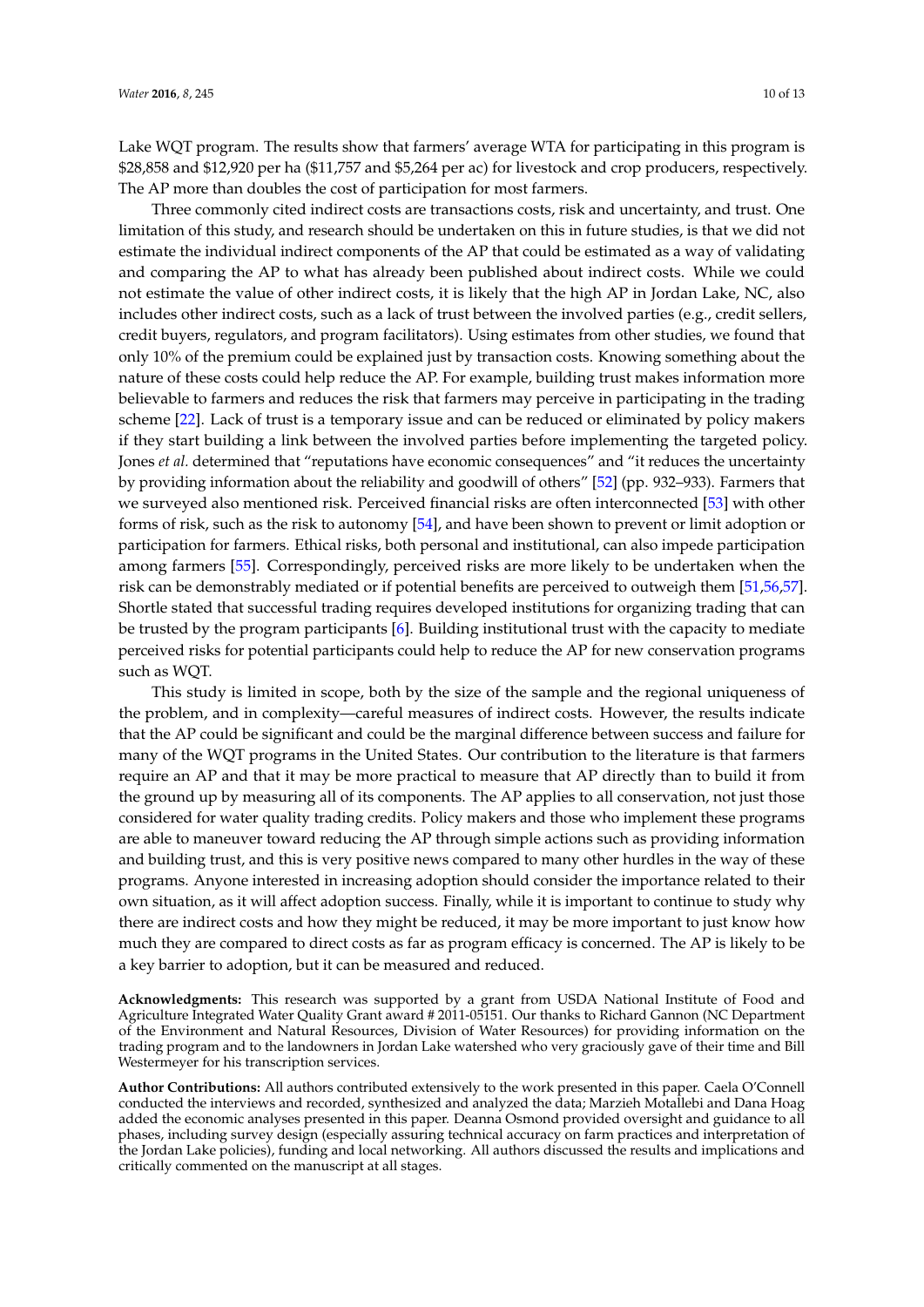**Conflicts of Interest:** The authors declare no conflict of interest.

# **References**

- <span id="page-10-0"></span>1. Selman, M.; Greenhalgh, S.; Branosky, E.; Jones, C.; Guiling, J. *Water Quality Trading Programs: An International Overview*; World Resources Institute Issue Brief; WRI: Washington, DC, USA, 2009. Available online: <http://www.wri.org/publication/water-quality-trading-programs-international-overview> (accessed on 15 August 2013).
- <span id="page-10-1"></span>2. United States Environmental Protection Agency (USEPA). Water Quality Trading Toolkit for Permit Writers. Available online: <http://water.epa.gov/type/watersheds/trading/WQTToolkit.cfm> (accessed on 10 September 2013).
- <span id="page-10-2"></span>3. King, D.M.; Kuch, P.J. Will nutrient credit trading ever work? An assessment of supply and demand problems and institutional obstacles. In *The Environmental Law Reporter*; Environmental Law Institute: Washington, DC, USA, 2003; pp. 10352–10368.
- <span id="page-10-3"></span>4. Willamette Partnership; World Resources Institute; The National Network on Water Quality. Building a Water Quality Trading Program: Options and Considerations. Available online: [http://willamettepartnership.org/](http://willamettepartnership.org/wp-content/uploads/2015/06/BuildingaWQTProgram-NNWQT.pdf) [wp-content/uploads/2015/06/BuildingaWQTProgram-NNWQT.pdf](http://willamettepartnership.org/wp-content/uploads/2015/06/BuildingaWQTProgram-NNWQT.pdf) (accessed on 18 June 2015).
- <span id="page-10-4"></span>5. Newburn, D.A.; Woodward, R.T. An ex post evaluation of the Great Miami water quality trading program. *J. Am. Water Resour. Assoc.* **2012**, *48*, 156–169. [\[CrossRef\]](http://dx.doi.org/10.1111/j.1752-1688.2011.00601.x)
- <span id="page-10-5"></span>6. Shortle, J. Economics and environmental markets: Lessons from water quality trading. *Agric. Resour. Econ. Rev.* **2013**, *42*, 57–74.
- <span id="page-10-6"></span>7. Nowak, P.; O'Keefe, G.; Bennett, C.; Anderson, S.; Trumbo, C. Communication and Adoption Evaluation of USDA Water Quality Demonstration Projects. Plant and Animal Science Production and Protection and Processing, CSREES/USDA: Washington, DC, USA, 1997. Available online: [https://archive.org/details/](https://archive.org/details/CAT10844774) [CAT10844774](https://archive.org/details/CAT10844774) (accessed on 1 August 2013).
- 8. Lichtenberg, E.; Parker, D.; Lane, S. *Best Management Practice Use and Nutrient Management in Maryland: A 2010 Snapshot*; University of Maryland Center for Agricultural and Natural Resource Policy: College, MD, USA, 2010; p. 23. Available online: [https://agresearch.umd.edu/sites/default/files/\\_docs/](https://agresearch.umd.edu/sites/default/files/_docs/2010PolicyAnalysisReport_BMP.pdf) [2010PolicyAnalysisReport\\_BMP.pdf](https://agresearch.umd.edu/sites/default/files/_docs/2010PolicyAnalysisReport_BMP.pdf) (accessed on 1 August 2013).
- 9. Hoag, D.L.K.; Luloff, A.E.; Osmond, D.L. Socioeconomic analysis: National institute of food and agriculture—Conservation Effects Assessment. In *How to Build Better Agricultural Conservation Programs to Protect Water Quality: The National Institute of Food and Agriculture—Conservation Effects Assessment Project Experience*, 1st ed.; Deanna, L., Osmond, D.L., Meals, D.W., Hoag, D.L.K., Arabi, M., Eds.; Soil and Water Conservation Society: Ankeny, IA, USA, 2012; pp. 120–137.
- <span id="page-10-7"></span>10. Center for Agriculture in the Environment. *The Adoption of Conservation Practices in Agriculture*; American Farmland Trust: Washington, DC, USA, 2013. Available online: [https://4aa2dc132bb150caf1aa-](https://4aa2dc132bb150caf1aa-7bb737f4349b47aa42dce777a72d5264.ssl.cf5.rackcdn.com/Adoption-of-Conservation-Practices-in-Agriculture.pdf)[7bb737f4349b47aa42dce777a72d5264.ssl.cf5.rackcdn.com/Adoption-of-Conservation-Practices-in-](https://4aa2dc132bb150caf1aa-7bb737f4349b47aa42dce777a72d5264.ssl.cf5.rackcdn.com/Adoption-of-Conservation-Practices-in-Agriculture.pdf)[Agriculture.pdf](https://4aa2dc132bb150caf1aa-7bb737f4349b47aa42dce777a72d5264.ssl.cf5.rackcdn.com/Adoption-of-Conservation-Practices-in-Agriculture.pdf) (accessed on 10 September 2013).
- <span id="page-10-8"></span>11. USDA Economic Research Service. Some Conservation Practices Are More Widely Adopted than Others. Available online: [http://www.ers.usda.gov/data-products/chart-gallery/detail.aspx?chartId=](http://www.ers.usda.gov/data-products/chart-gallery/detail.aspx?chartId=53856) [53856](http://www.ers.usda.gov/data-products/chart-gallery/detail.aspx?chartId=53856) (accessed on 21 September 2015).
- <span id="page-10-9"></span>12. Ball, A.G.; Heady, E.O.; Baumann, R.V. Economic Evaluation of the Use of Soil Conservation and Improvement Practices in Western Iowa. No. 157185, Technical Bulletins. United States Department of Agriculture, Economic Research Service. 1957. Available online: [http://ageconsearch.umn.edu/bitstream/](http://ageconsearch.umn.edu/bitstream/157185/2/tb1162.pdf) [157185/2/tb1162.pdf](http://ageconsearch.umn.edu/bitstream/157185/2/tb1162.pdf) (accessed on 1 September 2013).
- <span id="page-10-10"></span>13. Fang, F.; Easter, K.W.; Brezonik, P.L. Point-nonpoint source water quality trading: A case study in the Minnesota River basin. *J. Am. Water Resour. Assoc.* **2005**, *41*, 645–657. [\[CrossRef\]](http://dx.doi.org/10.1111/j.1752-1688.2005.tb03761.x)
- <span id="page-10-11"></span>14. Dixit, A.K.; Pindyck, R.S. *Investment under Uncertainty*, 1st ed.; Princeton University Press: Princeton, NJ, USA, 1994.
- <span id="page-10-12"></span>15. Hoag, D.; Hughes-Popp, J. Theory and practice of pollution credit trading in water quality management. *Rev. Agric. Econ.* **1997**, *19*, 252–262. [\[CrossRef\]](http://dx.doi.org/10.2307/1349740)
- 16. Shortle, J.S.; Horan, R.D. The economics of water quality trading. *Int. Rev. Environ. Resour. Econ.* **2008**, *2*, 101–133. [\[CrossRef\]](http://dx.doi.org/10.1561/101.00000014)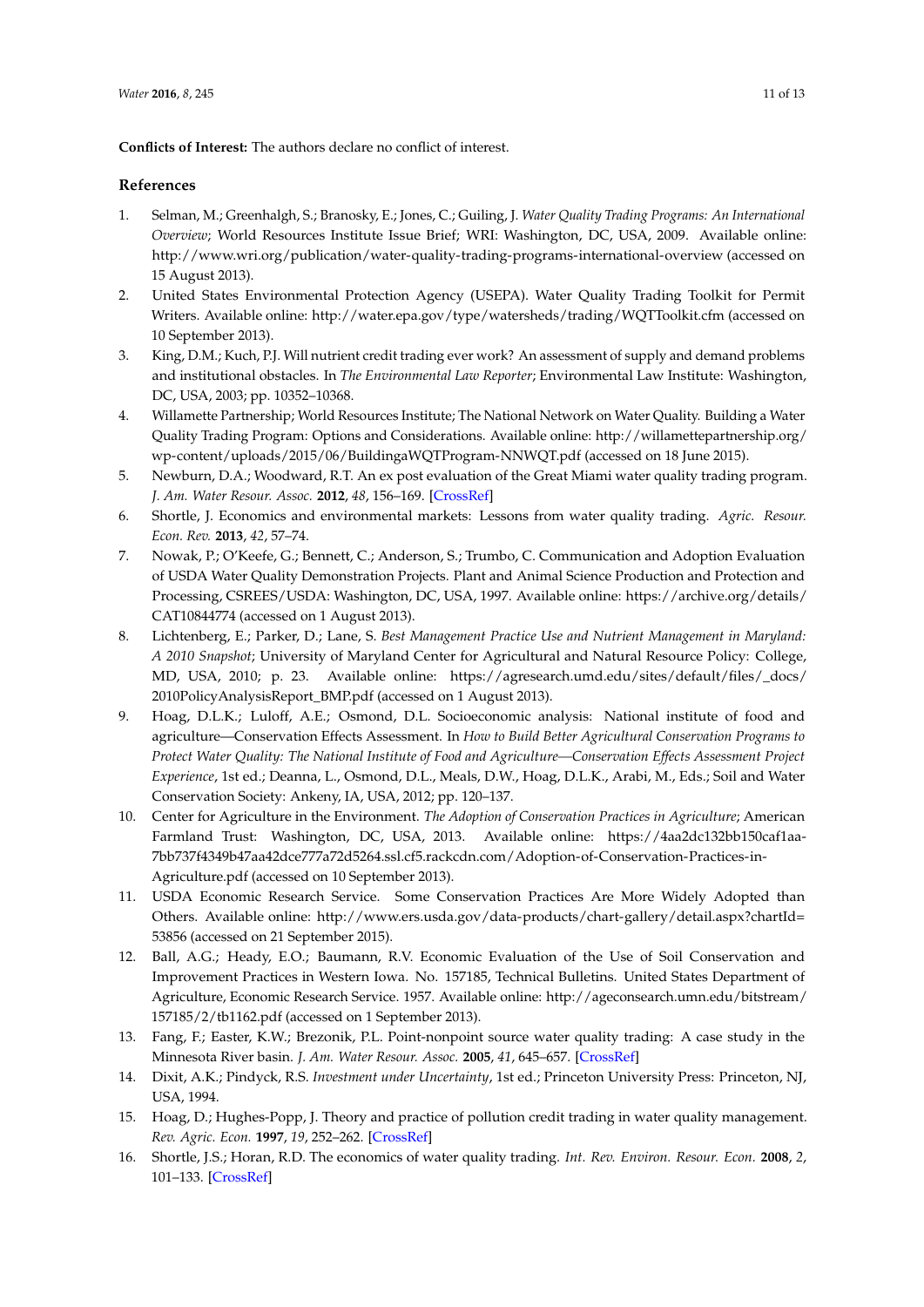- 17. Ghosh, G.; Ribaudo, M.; Shortle, J. Baseline requirements can hinder trades in water quality trading programs: Evidence from the Consetoga Watershed. *J. Environ. Manag.* **2011**, *92*, 2076–2084. [\[CrossRef\]](http://dx.doi.org/10.1016/j.jenvman.2011.03.029) [\[PubMed\]](http://www.ncbi.nlm.nih.gov/pubmed/21507559)
- 18. Suter, J.; Spraggon, J.; Poe, G.L. Thin and lumpy: An experimental investigation of water quality trading. *Water Res. Econ.* **2013**, *1*, 36–60. [\[CrossRef\]](http://dx.doi.org/10.1016/j.wre.2013.03.004)
- <span id="page-11-0"></span>19. Peterson, J.M.; Smith, C.M.; Leatherman, J.C.; Hendricks, N.P.; Fox, J.A. Transaction costs in payment for environmental service contracts. *Am. J. Agric. Econ.* **2015**, *97*, 219–238. [\[CrossRef\]](http://dx.doi.org/10.1093/ajae/aau071)
- <span id="page-11-1"></span>20. Breetz, H.L.; Fisher-Vanden, K.; Jacobs, H.; Schary, C. Trust and communication: Mechanisms for increasing farmers' participation in water quality trading. *Land Econ.* **2005**, *81*, 170–190. [\[CrossRef\]](http://dx.doi.org/10.3368/le.81.2.170)
- 21. Peterson, J.M.; Fox, J.A.; Leatherman, J.C.; Smith, C.M. Choice experiments to assess farmers, willingness to participate in a water quality trading market. In Proceedings of the American Agricultural Economics Association Annual Meeting, Portland, OR, USA, 29 July–1 August 2007. Available online: <http://ageconsearch.umn.edu/bitstream/9726/1/sp07pe03.pdf> (accessed on 1 October 2015).
- <span id="page-11-2"></span>22. Mariola, M.J. Farmers, trust, and the market solution to water pollution: The role of social embeddedness in water quality trading. *J. Rural Stud.* **2012**, *28*, 577–589. [\[CrossRef\]](http://dx.doi.org/10.1016/j.jrurstud.2012.09.007)
- <span id="page-11-3"></span>23. Morgan, C.; Woverton, A. *Water Quality Trading in the United States*; NCEE Working Paper Series 200507. EPA National Center for Environmental Economics: Washington, DC, USA, 2005. Available online: <https://www.epa.gov/home/pdf-files> (accessed on 10 October 2014).
- <span id="page-11-4"></span>24. Shortle, J. Water Quality Trading in Agriculture. Report to the Organization for Economic Cooperation and Development, Directorate for Trade and Agriculture, OECD Publishing. 2010. Available online: <https://www.oecd.org/tad/sustainable-agriculture/49849932.pdf> (accessed on 5 April 2012).
- <span id="page-11-5"></span>25. Feather, P.M.; Amacher, G.S. Role of information in the adoption of best management practices for water quality improvement. *Agric. Econ.* **1994**, *11*, 159–170. [\[CrossRef\]](http://dx.doi.org/10.1016/0169-5150(94)00013-1)
- <span id="page-11-6"></span>26. O'Connell, C.; Motallebi, M.; Osmond, D.L.; Hoag, D. Trading on Risk: The moral logics and economic reasoning of North Carolina farmers in water quality trading markets. *Econ. Anthropol.* **2017**, accepted.
- <span id="page-11-7"></span>27. Natural Resources Conservation Service (NRCS). Practice Payment. Available online: [http://www.nrcs.](http://www.nrcs.usda.gov/wps/portal/nrcs/main/national/technical/econ/costs/) [usda.gov/wps/portal/nrcs/main/national/technical/econ/costs/](http://www.nrcs.usda.gov/wps/portal/nrcs/main/national/technical/econ/costs/) (accessed on 1 December 2012).
- <span id="page-11-8"></span>28. Baker, R.; Bartczak, A.; Chilton, S.; Metcalf, H. Did people "buy" what was "sold"? A qualitative evaluation of a contingent valuation survey information set for gains in life expectancy. *J. Environ. Manag.* **2014**, *133*, 94–103. [\[CrossRef\]](http://dx.doi.org/10.1016/j.jenvman.2013.11.043) [\[PubMed\]](http://www.ncbi.nlm.nih.gov/pubmed/24374166)
- <span id="page-11-9"></span>29. Schenk, A.; Hunziker, M.; Kienast, F. Factors influencing the acceptance of nature conservation measures—A qualitative study in Switzerland. *J. Environ. Manag.* **2007**, *83*, 66–79. [\[CrossRef\]](http://dx.doi.org/10.1016/j.jenvman.2006.01.010) [\[PubMed\]](http://www.ncbi.nlm.nih.gov/pubmed/16621231)
- <span id="page-11-10"></span>30. Bernard, H.R. *Research Methods in Anthropology: Qualitative and Quantitative Approaches*, 5th ed.; AltaMira Press: Lanham, MD, USA, 2011.
- <span id="page-11-11"></span>31. Fontana, A.; Frey, J.H. The interview: From neutral stance to political involvement. In *The SAGE Handbook of Qualitative Research*, 3rd ed.; Denzin, N.K., Lincoln, Y.S., Eds.; SAGE Publications: London, UK, 2005; pp. 695–727.
- <span id="page-11-12"></span>32. Pagiola, S. *Economic Analysis of Investment in Cultural Heritage: Insights from Environmental Economics*; World Bank: Washington, DC, USA, 1996. Available online: [https://www.elaw.org/system/files/Economic.](https://www.elaw.org/system/files/Economic.Analysis.Investments.Cultural.Heritage_0.pdf) [Analysis.Investments.Cultural.Heritage\\_0.pdf](https://www.elaw.org/system/files/Economic.Analysis.Investments.Cultural.Heritage_0.pdf) (accessed on 10 October 2014).
- <span id="page-11-13"></span>33. Freeman, A.M. The Measurement of Environmental and Resource Values. In *Theory and Methods*; Resource for the Future: Washington, DC, USA, 1993.
- 34. Loomis, J.; Kent, P.; Strange, L.; Faush, K.; Covich, A. Measuring the total economic value of restoring ecosystem services in an impaired in river basin: Result from a contingent valuation survey. *Ecol. Econ.* **2000**, *33*, 103–117. [\[CrossRef\]](http://dx.doi.org/10.1016/S0921-8009(99)00131-7)
- <span id="page-11-14"></span>35. Carson, R.T.; Flores, N.E.; Meade, N.F. Contingent valuation: Controversies and evidence. *Environ. Resour. Econ.* **2001**, *19*, 173–210. [\[CrossRef\]](http://dx.doi.org/10.1023/A:1011128332243)
- <span id="page-11-15"></span>36. Dupraz, P.; Vermersch, D.; Henry, D.F.B.; Delvaux, L. The environmental supply of farm households: A flexible willingness to accept model. *Environ. Resour. Econ.* **2003**, *25*, 171–189. [\[CrossRef\]](http://dx.doi.org/10.1023/A:1023910720219)
- <span id="page-11-16"></span>37. Buckley, C.; Stephen, H.; Sarah, M. Operating or not Operating at the Margin: Farmers Willingness to Adopt a Riparian Buffer Zone. Working Paper No. 148830. 2012. Available online: [https://www.nuigalway.ie/](https://www.nuigalway.ie/semru/documents/12wpsemru03.pdf) [semru/documents/12wpsemru03.pdf](https://www.nuigalway.ie/semru/documents/12wpsemru03.pdf) (accessed on 10 February 2016).
- <span id="page-11-17"></span>38. Edwards, S.; Anderson, G. Overlooked biases in contingent valuation surveys. *Land Econ.* **1987**, *63*, 168–178. [\[CrossRef\]](http://dx.doi.org/10.2307/3146578)